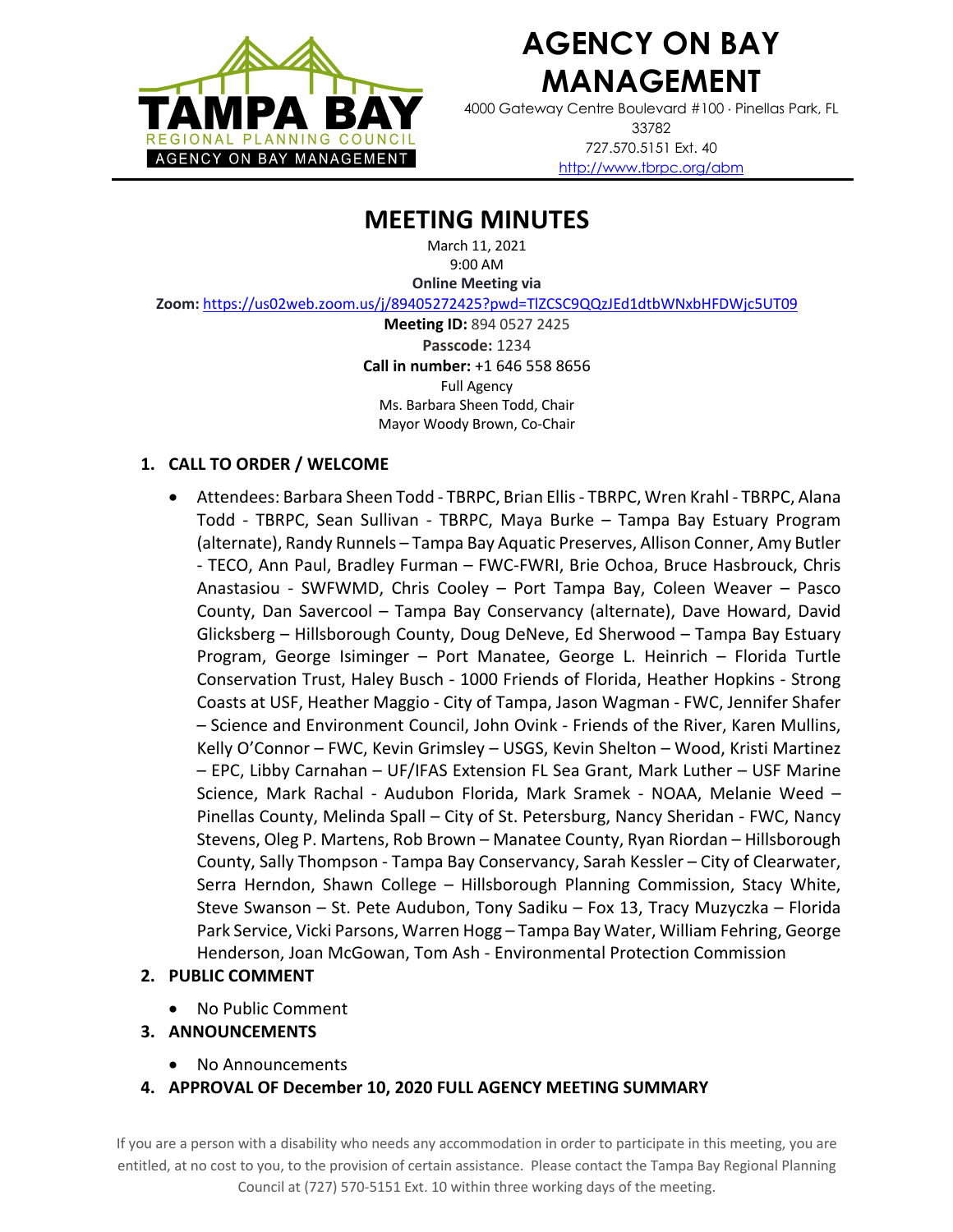# • Approved by majority

# *5.* **ABM Operating Procedures & Activities** – *Alana Todd, TBRPC*

Alana Todd of TBRPC reviewed the operating procedures for ABM, including its mission, duties, and membership. Members were asked to prioritize activities designated to ABM in the Comprehensive Conservation and Management Plan for Tampa Bay.

#### Comments:

- Libby Carnahan: the City of St Pete is proposing a 5-year private lease of the municipal marina that eliminates slip rates for any boat under 30 feet. I am not sure if I can have a stance professionally but I can share the proposal w Alana to share with the Agency. the proposal would decrease public access to those residents with less money. They argue they are not competitive with private marina pricing and offerings. Do we think this is something ABM would normally respond to? Or is it not our place?
- Hayley Busch: FYI: Legislation filed this year to require DEP to administer a septic tank inspection program (SB 1522/ HB 1225)
- Maya Burke: Support land acquisition and funding
- Karen Mullins: BBC News: Hundreds of sewage leaks detected thanks to AI; https://www.bbc.com/news/science-environment-56351501; Please support, Senator Brandis' SB 150 Bill; Please support SB 1058: Sanitary Sewer Lateral Inspection Programs
- Maya Burke: The West Central Florida Area Contingency Plan is available for review/comment at: https://homeport.uscg.mil/Lists/Content/DispForm.aspx?ID=65790&Source=/Lists/C ontent/DispForm.aspx?ID=65790

# **6. Regional Red Tide Response** – *Jennifer Shafer, PhD, Science and Environment Council*

The severity and extended duration of the sixteen-month 2017–2019 red tide event in Southwest Florida was unprecedented in recent years and required coordinated emergency response. This study summarizes the Regional Red Tide Response of the five counties of the Tampa Bay and Sarasota Bay region, highlights some of the notable actions and innovations inspired by necessity, identifies gaps and challenges, lists recommendations for future red tide response, and provides a template for a Red Tide Response Operations Plan. It is intended to help identify opportunities to coordinate response efforts, recognize successes, and share lessons learned. Together with the recommendations of the companion Regional Red Tide Impact Assessment that summarizes red tide impacts across eighteen measures of community health, these insights can lead to stronger protections for our estuaries.

# Comments:

• Randy Runnels: I've been interested in closed vessel composting and there might be nice to create better networks of closed vessel composting for marinas and local seafood industry that is used routinely, and then have that capacity around the bay. Odor free vessel systems could be developed to generate fertilizer from day-to-day fish waste, as well as capacity to handle these events. Is anyone looking into that?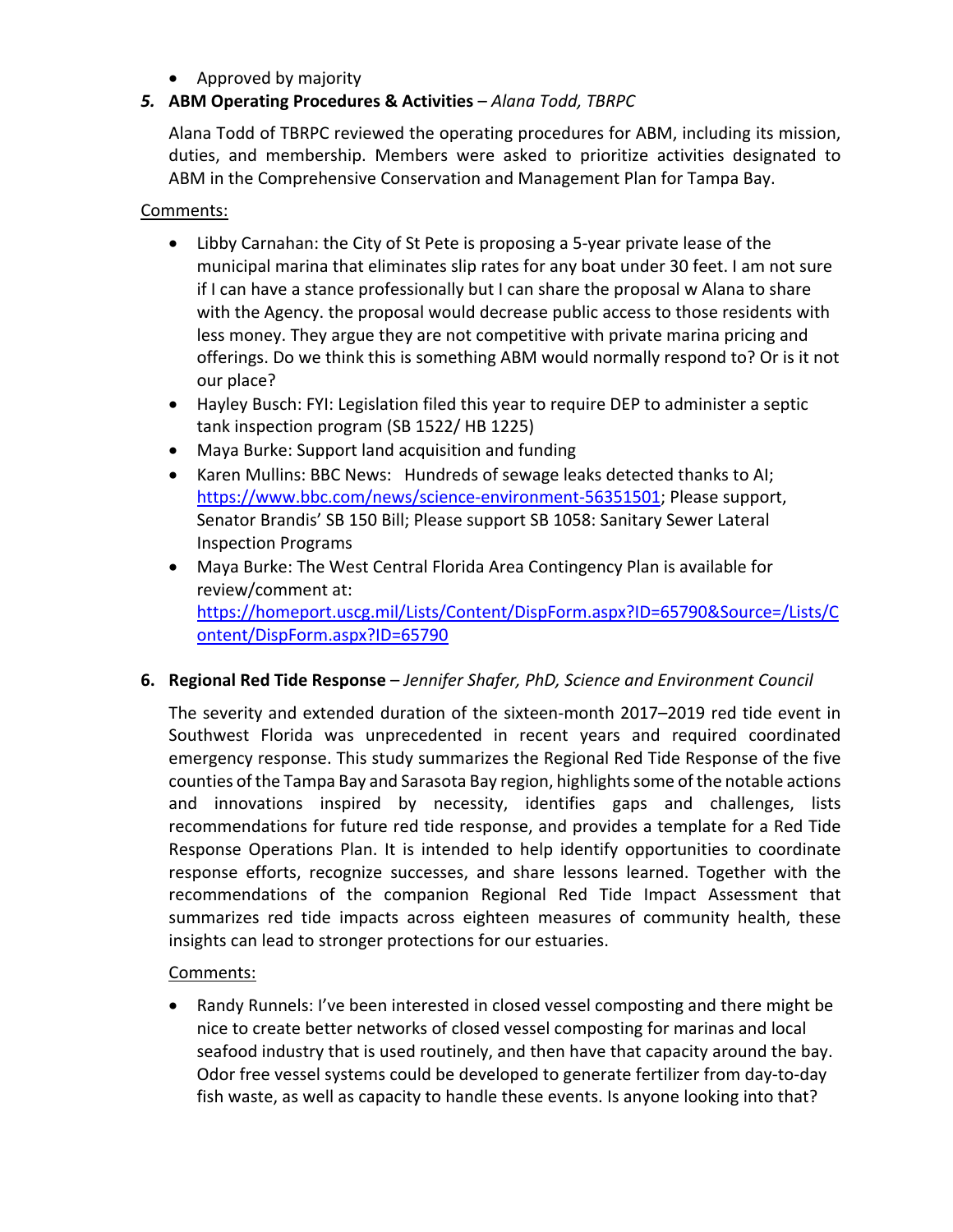

# **AGENCY ON BAY MANAGEMENT**

4000 Gateway Centre Boulevard #100 × Pinellas Park, FL 33782 727.570.5151 Ext. 40 http://www.tbrpc.org/abm

- o Jennifer Shafer: That is a great idea. I'm not aware of it. The researcher at Mote – Cindy Heil from Mote is leading the project with Florida Gulf Coast University, I'll check with her. Libby is probably more aware of the state of fish composting vessels.
- o Libby Carnahan: Thanks Jennifer. I am not aware but can research whether boats are being used at marinas for fish composting? I greatly appreciate your analysis. If we can formalize regional cooperation and response to red tide, that would be great. I would disagree as well. Snapping shrimp sounds would I think be associated with hardbottom communities.
- o Randy Runnels: The "closed vessel composting" uses closed tanks for lowodor or odor-free composting of fish waste. I know that there has been much research on it in recent years.
	- Libby Carnahan: Thanks Randy. I am copying your comment and will ask around Sea Grant if anyone knows of it being utilized in Florida.
- Randy Runnels: Reduction in Snapping shrimp sounds we have been interested in using acoustic mapping of snapping shrimp to map the low profile hard bottom. Are you aware of anyone doing acoustic monitoring (quantitative)?
	- $\circ$  Jennifer: PALS Passive Acoustic Listening Station is a program that is a collaboration with Randy Wells (Sarasota Dolphin Research Project) with the Chicago Zoological Society. There is a network of 15 stations around Sarasota bay, and they are looking to expand that network.
	- o Maya Burke: There are no active stations in Tampa Bay; I spoke with them at Randy's recommendation and they would benefit from additional talking with Randy. They thought the question was interesting, but they thought the sounds of snapping shrimp would be too ubiquitous to be informative in locating hard bottom. I disagree, but It's worth a talk.
- Barbara Todd: I think one of the primary responsibilities of ABM is to encourage coordination and I see from your recommendations that there is an opportunity for us to bring together these different entities and share your recommendations, and then identify a way to reach out to policy makers. To whom have you shared your recommendations and what has been the response?
	- o Jennifer Shafer: ABM has the first
	- o Barbara: Alana, I hope you can set up a response/input situation where members of this group can formally send in their ideas or suggestions on this topic because it is an economic and environmental issue that we have an opportunity to address in a significant way. I want staff to work with me to summarize the recommendations for the Regional Planning Council.
	- o Ed Sherwood: I wanted to concur with forwarding this to the Subcommittee, and I want to applaud Jennifer and crew for their work on this project. The

If you are a person with a disability who needs any accommodation in order to participate in this meeting, you are entitled, at no cost to you, to the provision of certain assistance. Please contact the Tampa Bay Regional Planning Council at (727) 570-5151 Ext. 10 within three working days of the meeting.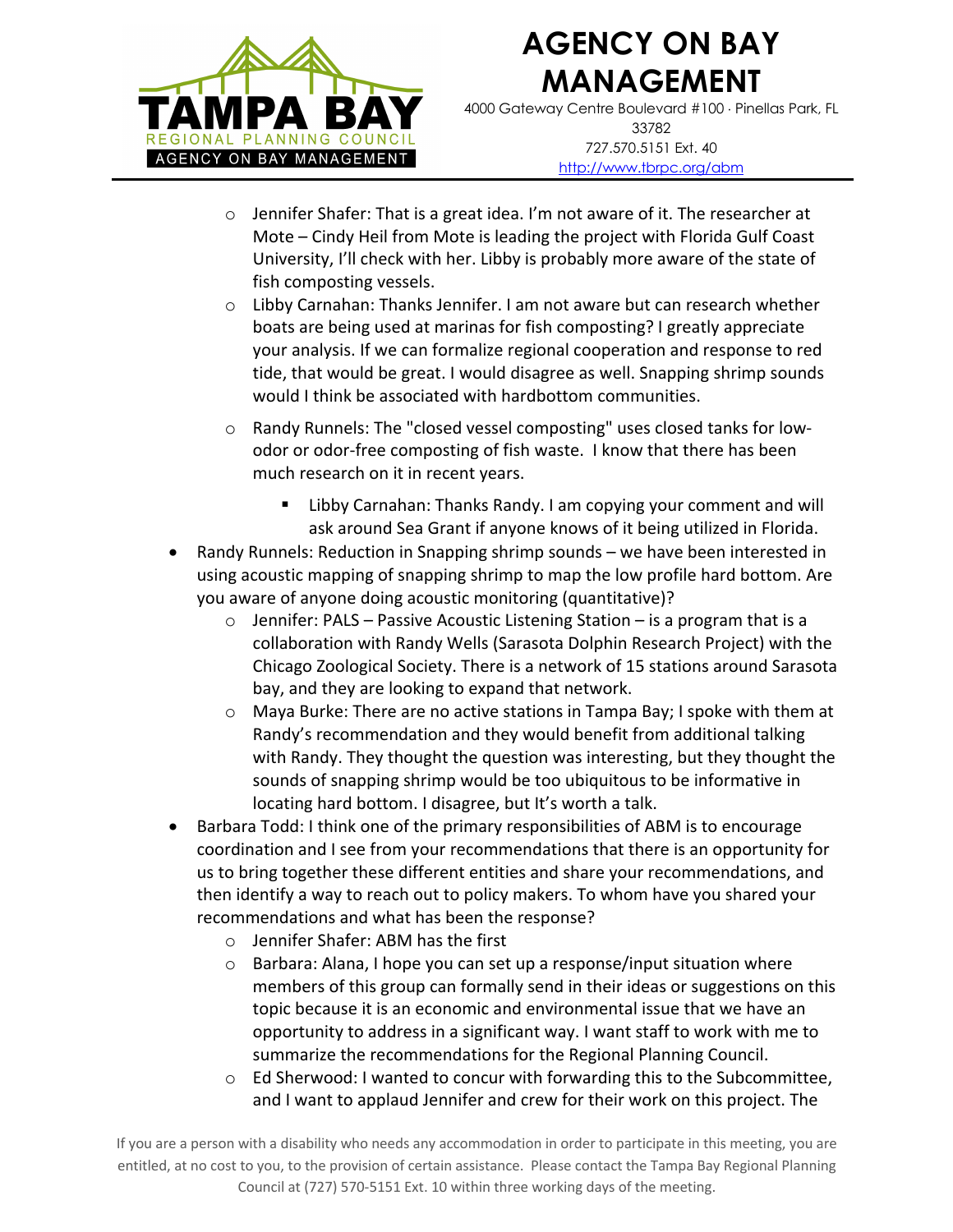end result in identifying gaps and key issues that the region can collaboratively work on is of prime importance and there are things that TBEP will Tap Jennifer to present at our Policy Board. There are things we will support funding, especially the open data tools.

- Barbara: How close are we to Eliminating Red Tide? Is that possible?
	- $\circ$  Jennifer: A recent State of the Science Symposium on Red Tide resulted in a report that identifies what we do and don't know. It is a short 6-8 page report that summarizes where we are on "solving" red tide, and now we are focused on mitigating and reducing the severity, rather than eliminating.
- Libby Carnahan: https://www.flseagrant.org/redtideplan/; Sea Grant has developed a Red Tide Communications Plan that also offers resources; Accurate and effective communication is essential for ensuring public safety and protection of the local economy.
- Jennifer Shafer: Here is the link to the report on State of the Science for Karenia brevis that discusses what we know and what we don't know. https://www.flseagrant.org/wp-content/uploads/HABs-Red-Tide- \_11Feb2021\_FINAL.pdf
- *7.* **Conservation Status of Diamondback Terrapins in Tampa Bay** *George L. Heinrich, Heinrich Ecological Services & Florida Turtle Conservation Trust*

This presentation will provide an overview on the conservation of an imperiled estuarine turtle, the diamondback terrapin (Malaclemys terrapin). Although this species occurs in 16 states along the Atlantic and Gulf coasts, the coastline of Florida represents approximately 20% of their entire range. Five of the seven recognized subspecies occur in the state's extensive salt marsh, mangrove, and estuarine habitats, including three endemics (one of which occurs in Tampa Bay where a survey is being planned to determine their distribution and identify nesting areas). Bycatch mortality in blue crab pots, impacts of climate change and expected sea level rise, and several other threats are of concern.

Comments:

- Barbara Todd: Hearing the threats to Terrapins, have you been able to sort out the types of initiatives that could be taken by governments and state agencies?
	- o George: The center for Biological Diversity has been working with different agencies along the distribution of terrapins about possession of terrapins, as well as getting BRD regulations to prevent drowning in crab pots. We have also been working with different land managers, Bay managers particularly in the northern states – to address bay related issues, like invasive species that are shading out nest sites. We have also been coordinating with transportation departments - South Carolina, New Jersey, Georgia, in particular - Terrapins are getting up on causeways as the females go to nest and they end up getting hit by cars. So signage can go in. We need to identify their true distribution, Florida in particular because we have no idea about what their distribution is in Tampa Bay.